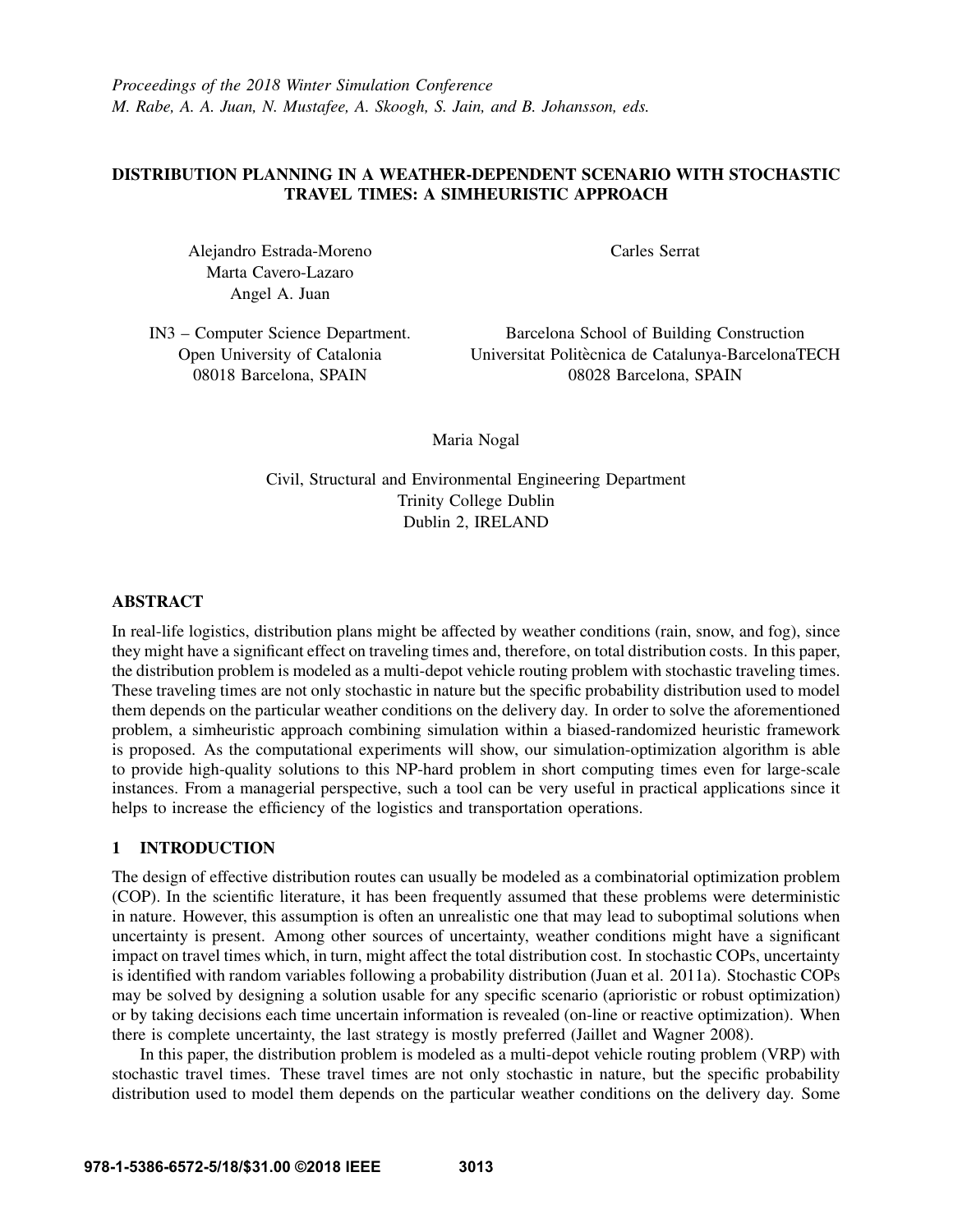of the earliest works in the field of stochastic vehicle routing problems were based on exact methods (Gendreau et al. 1995), which guarantee the optimality of the solution. However, due to the complexity of these problems, those approaches are only feasible for small-scale instances. In contrast, approaches including heuristics (Dror and Trudeau 1986) and metaheuristics (Bianchi et al. 2006) usually provide near-optimal solutions in reasonable computing times, even for realistic size instances. Accordingly, the stochastic version of the multi-depot VRP considered in this paper is addressed with the use of a simheuristic algorithm. As described in Juan et al. (2015a), a simheuristic is an optimization-simulation framework that combines metaheuristics and simulation (Monte Carlo, discrete-event, agent-based, etc.) to solve a stochastic COP. This hybrid approach has been successfully implemented in several fields, including: Internet computing (Cabrera et al. 2014), transportation (Gonzalez-Martin et al. 2016; de Armas et al. 2017), or production scheduling (Gonzalez-Neira et al. 2017). The main advantages of simheuristics are their flexibility, accuracy, and relatively easy implementation.

Since assignation and routing issues are often interrelated, this problem is a two-stage decision process, where the assignment map will affect the quality of the posterior routing. In the multi-depot VRP with stochastic travel times, a set of customers with known demands must be served by a fleet of homogeneous capacitated vehicles departing from one among several capacitated depots. Moreover, the travel times between each pair of customers, or between each customer and each depot, are random variables following a given probability distribution. These probability distributions might also vary according to the specific weather conditions on the delivery day. In this paper, we will assume that transportation costs will depend upon these travel times. Thus, the main goal of this problem is to determine the customer-to-depot assignment plan and the subsequent routing plan that minimizes the total expected cost of the distribution activity. This optimization process has to take into account the aforementioned constraints on the capacity of each vehicle as well as on the capacity of each depot.

The remainder of this paper is structured as follows: Section 2 motivates the problem considered in this work by providing a real-life case study; in Section 3 some existing work on stochastic versions of the multi-depot VRP is reviewed; Section 4 describes the problem in more detail; our simulation-optimization approach to solve the problem is introduced in Section 5; Section 6 provides a series of computational experiments that contribute to illustrate the efficiency of our approach; and, finally, Section 7 highlights the main conclusions of this work as well as some open research lines.

# 2 MOTIVATING THE PROBLEM: THE IRISH CASE

The reliability of the travel times associated with road transportation depends on a number of factors such as demand fluctuations, traffic incidents, and climate events. Some authors (Lamm et al. 1990; Ibrahim and Hall 1994; Agarwal et al. 2005; Maze et al. 2006; Rakha et al. 2008) have studied on the extent to which the clima impacts the road traffic conditions, reporting that rain, snow, and fog reduce the free-flow speed (up to 43% in the case of heavy snow), the speed-at-capacity (up to 14% in the case of heavy rain), and the road capacity (between 10% and 17% in the case on rain, and up to 27% due to snow), resulting in an increment of travel time.

Travel times are usually evaluated by means of congestion functions, i.e., the travel time is considered as a function of the traffic volume in a given road segment. The most common congestion functions (United States 1964; Spiess 1990) also include traffic characteristics, such as road capacity and free-flow speed. Thus, the observed influence of climate upon these traffic characteristics will result in a modification of the travel times obtained by the congestion functions. Additionally, as a consequence of the variation of the travel times in the different roads of the traffic networks, drivers will change their route choices, providing a different map of congestion and, in turn, different travel times. Traffic assignment models derive the congestion maps and the corresponding travel times for different traffic and weather conditions. Thus, the probabilistic distribution of travel times can be obtained by means of traffic assignment models and link congestion functions considering the impact of weather upon the traffic characteristics, which is the most practical way. Nevertheless, the probabilistic distributions can also be based on recorded data.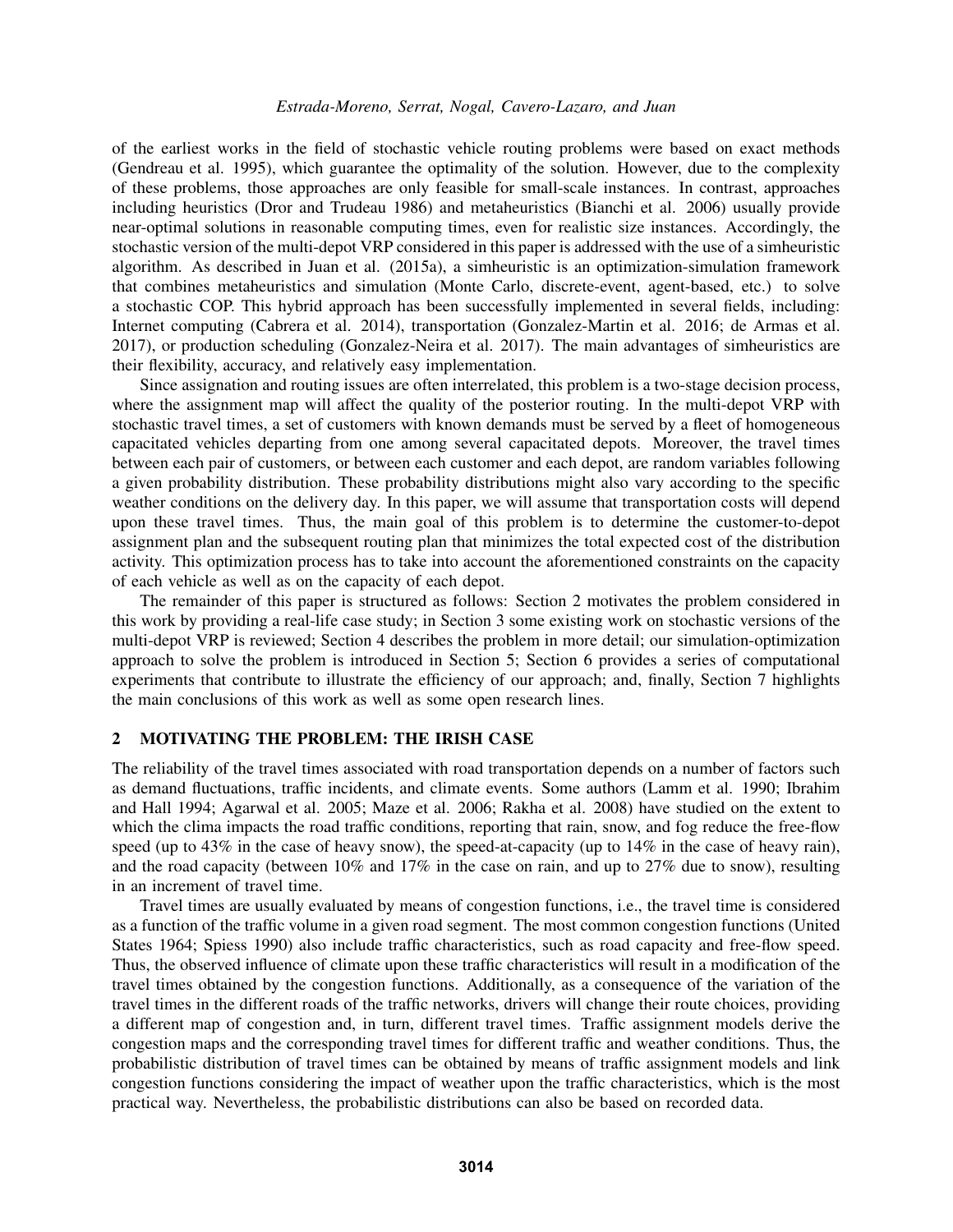The economic and social consequences of this increment are already a source of concern for stakeholders and policymakers, and might become even more important when considering the effect of climate change. We can talk about direct and indirect costs caused by larger travel times. The direct ones refer to the loss of productivity, and within the indirect ones, larger fuel consumption with the corresponding health and environmental impact can be highlighted (Tagliapietra and Zachmann 2018).

According to IPCC (2014), climate change is forecasted to bring more intense weather events more frequently. For instance, events of high-intensity precipitation are expected to increase across Europe while the number of events of heavy snowfall will increase in northern Europe (Nogal et al. 2018).

In the case of Ireland, climate change is expected to notably increase the frequency of heavy precipitation events during winter, up to a significant 20% during this century (Gleeson et al. 2013). This might worsen the existing costs and delays due to climate-related events (e.g., Brazil et al. 2017). For instance, in February 2018, 5 days of snow-related traffic disruptions all over the country caused losses for the transport companies estimated at more than 160m Euro. As a consequence, most of the stores and retailers had to close because of the problems with the goods supply.

The adaptation to weather-related impacts the land-based transport networks is identified as a key strategy to minimize the consequences of climate change (Nogal et al. 2016). This paper introduces the consideration of the weather events when planning the transportation logistics, given that the optimal planning associated with good climate conditions might be far from the actual optimal choice under disruptive climate events. Thus, modifying the logistics according to the weather warnings provided by the meteorological agencies seems a realistic and practical way of adaptation to climate change.

For instance, the Irish Meteorological service Met Eireann classifies the weather warnings into Green, Yellow, Orange, and Red in alignment with the common European framework. Each warning level has associated specific weather characteristics; e.g., the orange warning status due to rain is related to rainfalls of 50mm to 70mm in 24 hrs, or 40mm to 50mm in 12 hrs, or 30mm to 40mm in 6 hrs. Therefore, it is possible to infer the traffic conditions in stochastic terms of speed and capacity associated with each weather warning status, allowing the estimation of the corresponding travel times and costs.

# 3 RELATED WORK

This section reviews related work on two of the main topics discussed in this paper: *(i)* stochastic multi-depot VRPs; and *(ii)* simheuristic approaches in logistics and transportation.

#### 3.1 The Stochastic Multi-Depot VRP

To the best of our knowledge, only a limited number of works have addressed stochastic versions of the multi-depot VRP. Thus, for instance, Tillman (1969) expands a well-known heuristic to address it. The procedure proposed may be applied to demands with Poisson, exponential, normal, binomial or chi-squared distributions. In Chan et al. (2001), a location routing problem with stochastic demands is analyzed. The random demands are estimated in advance, before the vehicle location-routing decisions are made. Tatarakis and Minis (2009) study the stochastic multi-depot VRP considering both the case in which products are stored dedicatedly or together in a compartment. Dynamic programming algorithms are proposed to determine the minimal routing cost, and an optimal routing policy is derived to decide whether a vehicle has to return to the depot for a reload after serving the current customer or should continue to the next customer. In Zuhori et al. (2012), the authors solve the stochastic multi-depot VRP in three phases: first a nearest neighbor classification method is used for grouping the customers; then, the sum-of-subsets method is applied for routing; and finally, the routes are optimized via a greedy heuristic. They aim at minimizing the number of routes and, accordingly, the number of vehicles needed. None of the aforementioned works deals with the multi-depot VRP with stochastic times and considering capacitated depots, which is the realistic scenario considered in our work.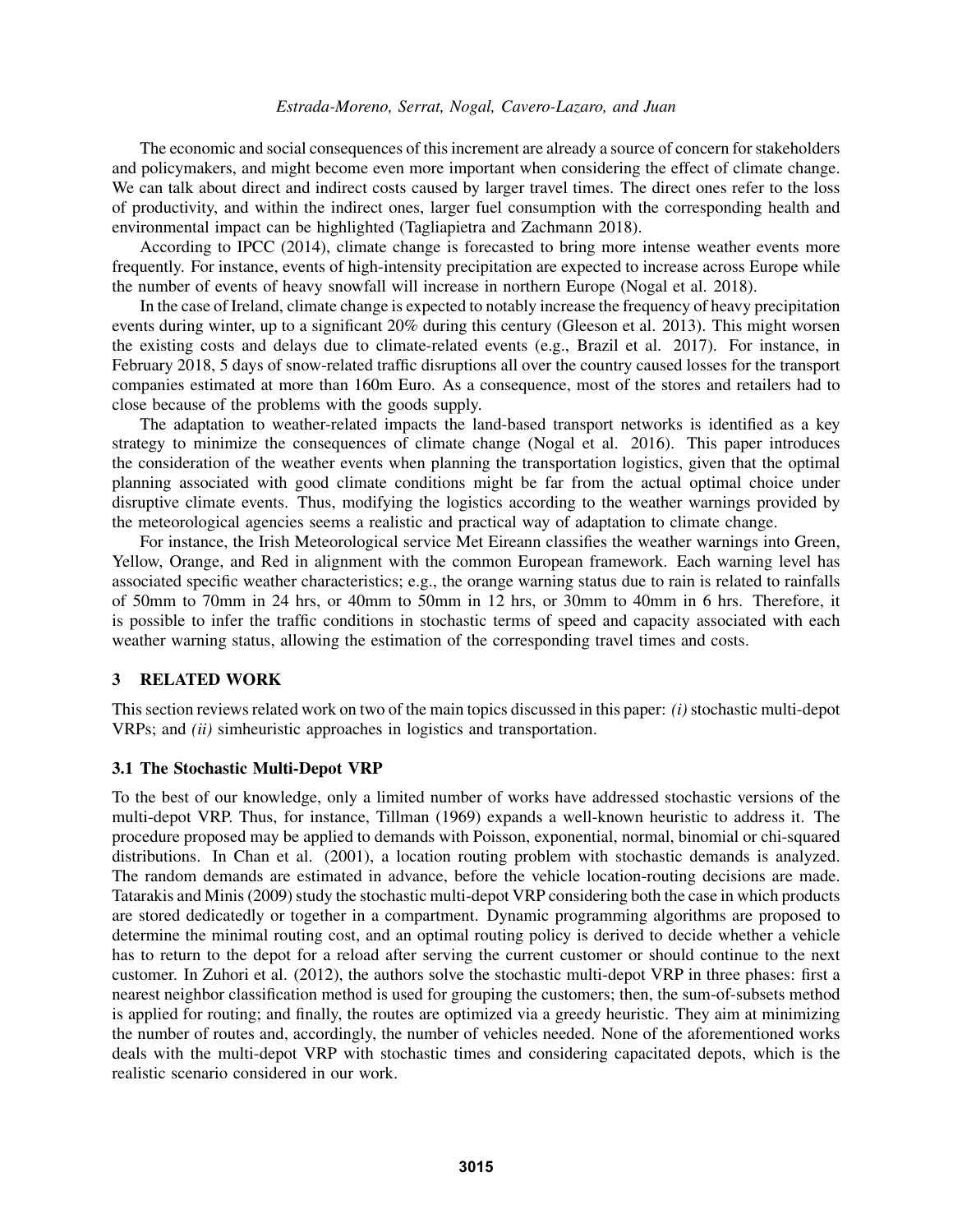#### 3.2 Simheuristic Approaches to Solve Stochastic COPs

Simheuristics have been used to solve stochastic COPs that arise in different fields. The first application of simheuristics was in the area of VRPs. Thus, Juan et al. (2011a) consider a vehicle-routing problem with stochastic demands and design a basic simheuristic approach to solve this problem. The authors continue the study of the stochastic VRP in Juan et al. (2013) with the analysis of the parallel and distributed computing techniques. Juan et al. (2014b) consider the stochastic version of an inventory routing problem with stock-outs and design a simheuristic to cope with this hybrid inventory and vehicle routing problem. Juan et al. (2014a), on the other hand, propose a simheuristic algorithm for solving the permutation flow-shop problem with stochastic processing times. An example of a simheuristic application for solving the arc-routing problem with stochastic demands is discussed in Gonzalez-Martin et al. (2016). Another interesting application of the simheuristic approach is in the area of waste collection management. Gruler et al. (2017) consider the stochastic waste-collection problem with a single-depot. de Armas et al. (2017) analyze the stochastic uncapacitated facility location problem with a simheuristic approach. Pages-Bernaus ` et al. (2017) consider the problem of designing e-commerce supply chains and propose a simheuristic approach for the stochastic capaciated facility location problem that arises in this context. Very recently, Gruler et al. (2018) tackle a stochastic multi-period inventory routing problem with a variable neighborhood search simheuristic and Panadero et al. (2018) use the same approach in the context of selecting a portfolio of projects under uncertainty.

# 4 THE MULTI-DEPOT VRP WITH STOCHASTIC TRAVEL TIMES

In the multi-depot VRP under a weather-dependent scenario, travel times are assumed to be random variables following specific probability distributions. Thus, let  $G = \{V, E\}$  be a undirected graph, where  $V = V_f \cup V_c$ is the vertex set including the depots or facilities  $(V_f)$  and the customers  $(V_c)$ , and  $E = \{\{u, v\} : u, v \in V_c, u \neq 0\}$  $v\} \cup \{\{u, v\} : u \in V_c, v \in V_f\}$  is the edge set connecting vertices in *V*. Each customer  $i \in V_c$  has a positive demand  $d_i > 0$  that has to be serviced. Each depot  $f \in V_f$  has assigned a maximum number of vehicles,  $m_f$ , and has no demand. All vehicles are supposed to have the same capacity *Q*, with  $Q \gg max\{d_i\}$ . Thus, the service capacity of a depot is limited by  $m_f \cdot Q$ . Traveling each edge in *E* has associated a travel time based cost  $T_{ij} = T_{ji} > 0$ , which is a random variable. The probability distribution (or its specific parametrization) that each time-based cost follows depends upon the weather conditions. A solution to this problem is a set of customer-to-facilities maps and the related plans of round-trip routes departing from each depot that covers all customer demands while satisfying all the capacity constraints (both the ones related to the depots as well as the ones related to the vehicles). As in most VRPs, it is assumed that each customer can only be visited once by a single vehicle.

Concerning the travel time random variable modeling, log-normal distributions have been used by a number of authors to model stochastic travel times (Kaparias et al. 2008, Rakha et al. 2010). The main reason is, as Castillo et al. (2014) note, that this distribution family allows for modeling of positively skewed data, which is an important characteristic to take into account. Moreover, Castillo et al. (2014) study conditions for stability with respect to minimum and maximum operators and they recommend that, despite log-normal family models are not stable with respect to location changes, they refer to scale changes, and are, therefore, appropriate for travel times.

The main goal in this case is to find a feasible solution that minimizes the total expected travel time costs, while satisfying the customer demands and the capacity constraints. Even in its deterministic version, this problem represents a challenge since it integrates a combinatorial assignment problem – in which each customer is assigned to one facility – with several VRPs, one per facility. By also including the stochastic component, the problem becomes even more difficult to solve, which justifies the use of a simulation-optimization approach as the one introduced in this paper. Figure 1 shows a possible solution for a particular instance.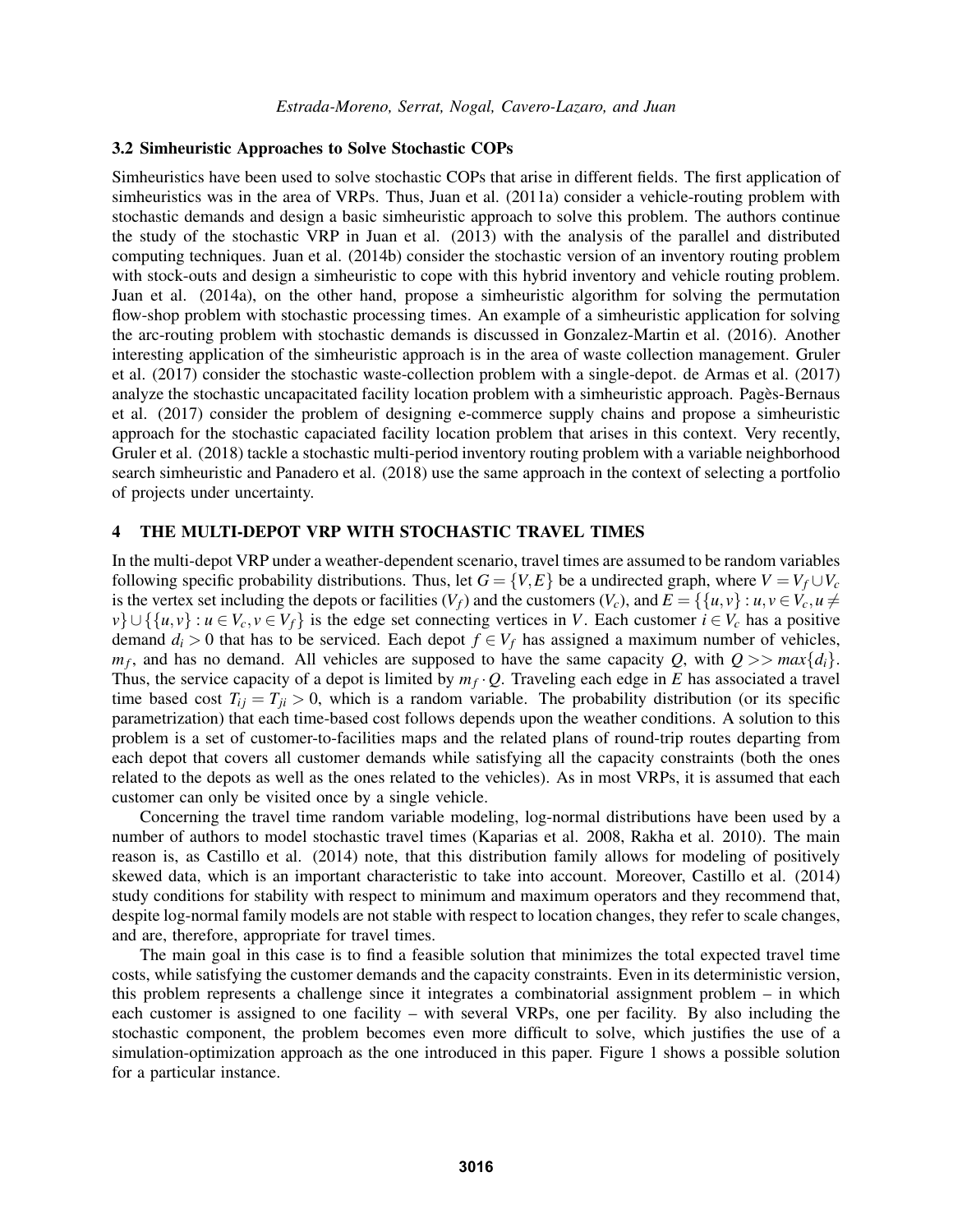

Figure 1: Possible solution for multi-depot VRP with three depots depicted by squares and several customers represented by circles. Travel times are modeled with log-normal distributions.

# 5 OUR SIMHEURISTIC APPROACH

Our approach relies on two facts: *(i)* the multi-depot VRP with stochastic travel times can be considered a generalization of the multi-depot VRP, i.e., the latter can be seen as a particular case of the former whenever the random demands have zero variance; and *(ii)* despite the fact that the stochastic version has never been studied before, there exist efficient algorithms for solving the deterministic one. The general ideas behind our approach, which relies on a metaheuristic framework, are described next. Initially, given an instance of the multi-depot VRP with stochastic travel times, it is transformed into a deterministic instance by replacing each random travel time by its expected value. A set of high-quality solutions for the deterministic version is then obtained by using an efficient metaheuristic algorithm that combines biased randomization with iterated local search (Juan et al. 2015b). While the search takes place, Monte Carlo simulation is employed to assess the performance of these promising solutions for the stochastic version. We define the best solution as the one with the lowest total expected travel-time based cost. This assessment is carried out according to the following steps: *(i)* run hundreds of executions (until the stopping criteria are reached), where each execution implies the generation of random values for each stochastic travel time according to the associated probability distribution, which in turn will depend upon the specific weather conditions; *(ii)* assess the performance of each solution by estimating the total expected time-based cost as the average of the total time-based costs obtained at the end of each execution; and *(iii)* use the simulation feedback to better guide the searching process inside the metaheuristic. Figure 2 shows the flow chart of the complete algorithm. In the first stage of the algorithm, an iterated local search (ILS) (Lourenco et al. 2010) is proposed for the generation of new maps. Given that it is critical to evaluate as many assignment maps as possible in the available computing time, every time a map is generated, its deterministic routing cost is estimated by using the well-known savings heuristic (Clarke and Wright 1964). Each solution considered promising from the deterministic point of view passes to a fast simulation process (i.e., low number of replications) to estimate its stochastic cost. Later it is considered whether this solution is ranked as elite solution considering its stochastic cost. This process is repeated until the stopping criterion is reached. Once the "Interaction between metaheuristic driven search and simulation" phase is done, an intensive refinement step is performed. For each of the elite maps obtained in the first stage, a more intensive routing algorithm is applied. Of course, the number of elite maps to consider will depend on the available time and computing resources. The vehicle routing algorithm employed in our tests is the SR-GCWS-CS proposed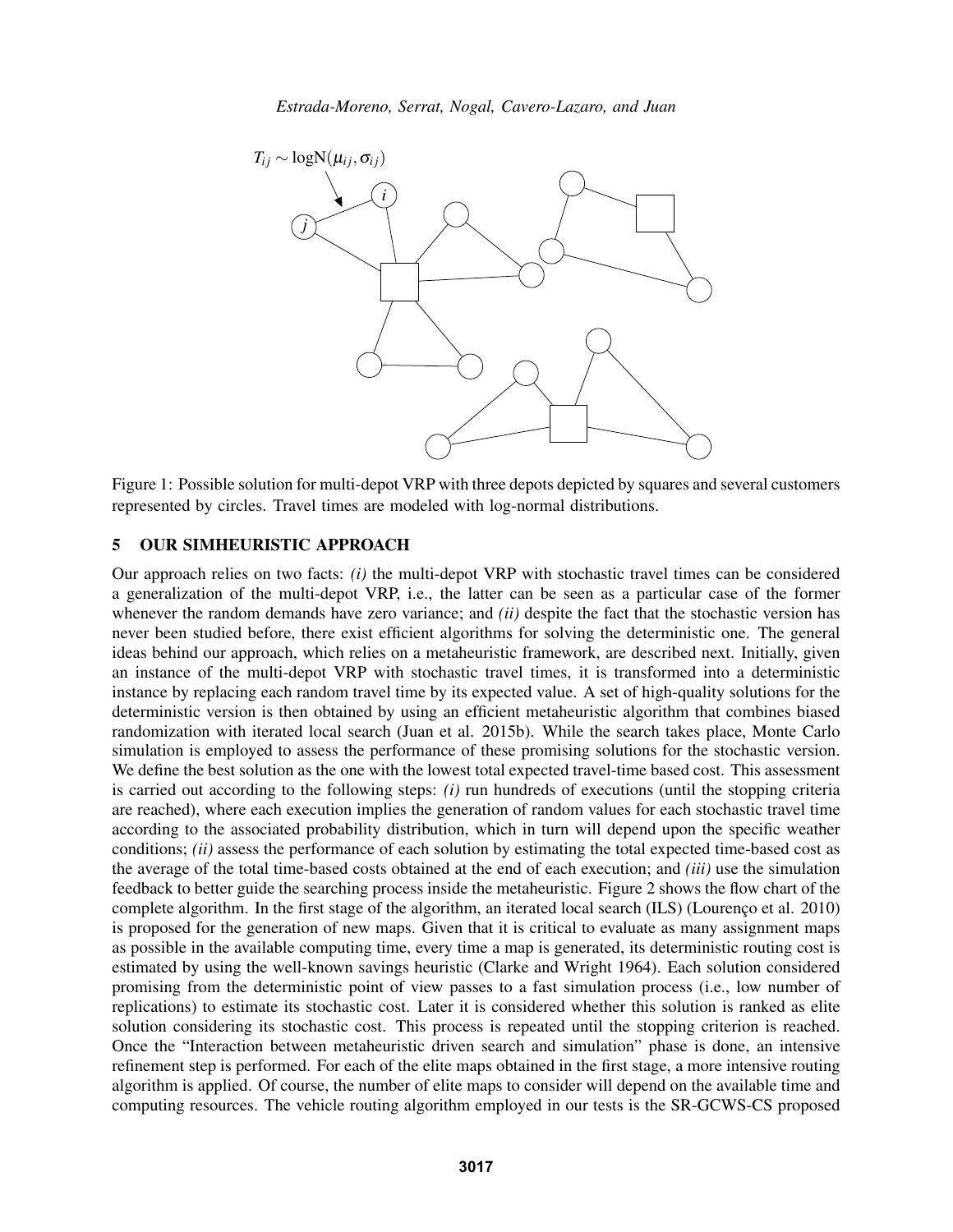by Juan et al. (2011b). It encapsulates a biased-randomized version of the popular savings heuristic into a multi-start process, which is noticeably enhanced by the use of a cache memory and a 'splitting' technique. A more intensive simulation process is applied for each solution obtained for the deterministic version. A local search is applied, in which from the current assignment customers-depot, it is tried to reassign to a depot those customers who are closest to the customers already assigned. If the stochastic cost of this new customers-depot assignment improves after the simulation and routing process, the local search process is performed. This process is repeated as long as there is improvement in the stochastic cost. Finally, an analysis of risk and reliability is conducted over the elite solutions obtained in this second stage.

# 6 COMPUTATIONAL EXPERIMENTS AND DISCUSSION

The methodology described in this paper has been implemented as a Java application. All the experiments have been run in an Intel Xeon E5-2630 v4 CPU at 2.20 GHz and 32 GB RAM. For our problem, no benchmark instances exist. Therefore, we adapted first five instances of well-known sets of benchmark instances from the MDVRP described in Cordeau et al. (1997) (instances p01 to p05). In these instances, we have assumed that each distance unit is equivalent to each time unit and, as a consequence, the total distance cost is the total time cost.

In our experiments, in order to model the stochasticity, values for the distances (i.e., times) between customers and customer-depots in each deterministic benchmark have been assumed as the expectation for the travel time density distribution under a log-normality assumption. The scale parameter, in this illustrative approach and without loss of generality, has been assumed as constant (equivalent to assume a constant coefficient of variance) and equal to 0.05. That is, the travel time distribution between customers *i* and *j* is setup as  $T_{ij} \sim \log N(\mu_{ij}, \sigma_{ij})$  with  $E[T_{ij}] = \exp(\mu_{ij} + \sigma_{ij}^2/2) = d_{ij}$  and  $Var[T_{ij}] = (\exp(\sigma_{ij}^2) - 1) d_{ij}^2$ , where  $d_{ij}$  is the deterministic travel time between both nodes. In practice, the scale parameter  $\sigma_{ij}$  was setup in 0.05.

Stochastic distributional departures due to weather-related conditions have been considered by extending the previous model for the good weather conditions to the one for condition  $k, (k \in \mathbb{R})$ ,  $T_{ij}^{k}$ , as a log-normal density distribution with expectation equal to  $d_{ij}(1+k)$  and variance  $(\exp(0.05^2) - 1) (d_{ij}(1+k))^2$ . It is straightforward to see that case  $k = 0$  corresponds to the good weather condition. Notice that, on one hand, when the value of *k* increases, the weather conditions become worse in mean and in variance and, on the other hand,  $E[T_{ij}^{(k)}] \rightarrow E[T_{ij}^{(0)}] = d_{ij}$  and  $Var[T_{ij}^{(k)}] \rightarrow Var[T_{ij}^{(0)}]$  when  $k \rightarrow 0$ .

With this configuration, we performed 100 simulations of the minimal expected cost, per each one of the instances and for five weather conditions which are represented by different values of  $k,(k = 1, 2)$  $0, 0.25, 0.5, 0.75, 1$ .

Under the good-weather scenario (i.e.,  $k = 0$ ), Figure 3 shows the estimation of the kernel density for the distribution of the simulated minimum expected cost for the instance p01, for 100, 1,000, and 10,000 simulations. On one hand, it is noticeable that minimum reported values are really close to the best known solution for the deterministic case. From the practical point of view, it is important to note that around one forth of the total simulated minimum expected costs are located close to the baseline minimal cost (BLC). This proportion is a guide for choosing the appropriate number of simulations to be performed. This is a potential consequence of the proposed algorithm, which shows a relation between the solutions for the stochastic version and for the deterministic version. In other words, the best solutions for the deterministic version are likely to be also high-quality solutions for the stochastic version. Even more, the relation is expected to be stronger as the travel time variances tend to zero. On the other hand, it is also interesting to observe the dependency on the seed values and the multimodal distribution of the results, which might imply that a high number of simulations are needed in order to properly estimate the minimum expected cost in the left tail of the distribution.

Regarding the assessment of the cost increments due to worse weather conditions, Table 1 displays the relative increments (in percentage) with respect to the baseline minimal cost derived from the best known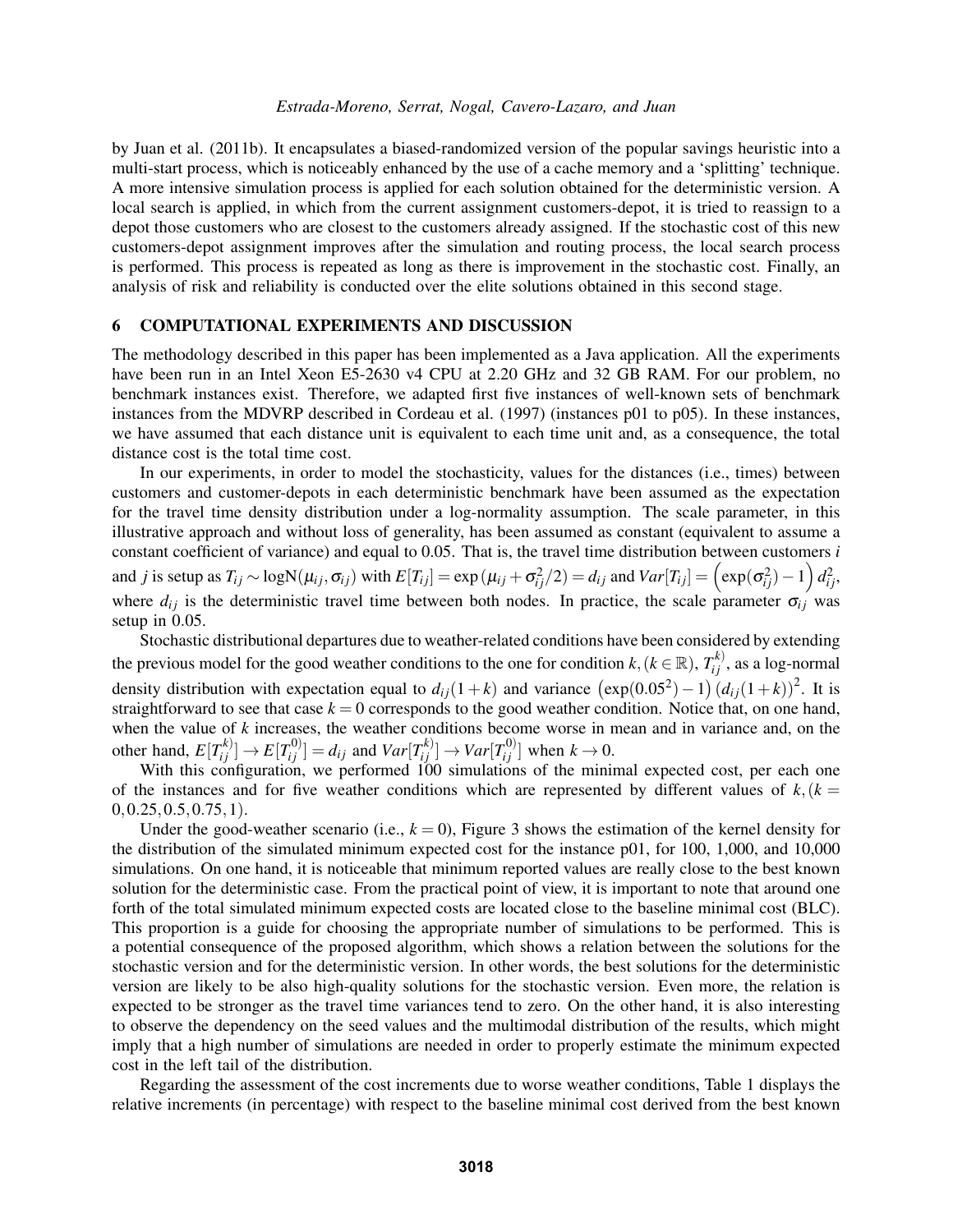

Figure 2: Flow chart of the simheuristics proposal.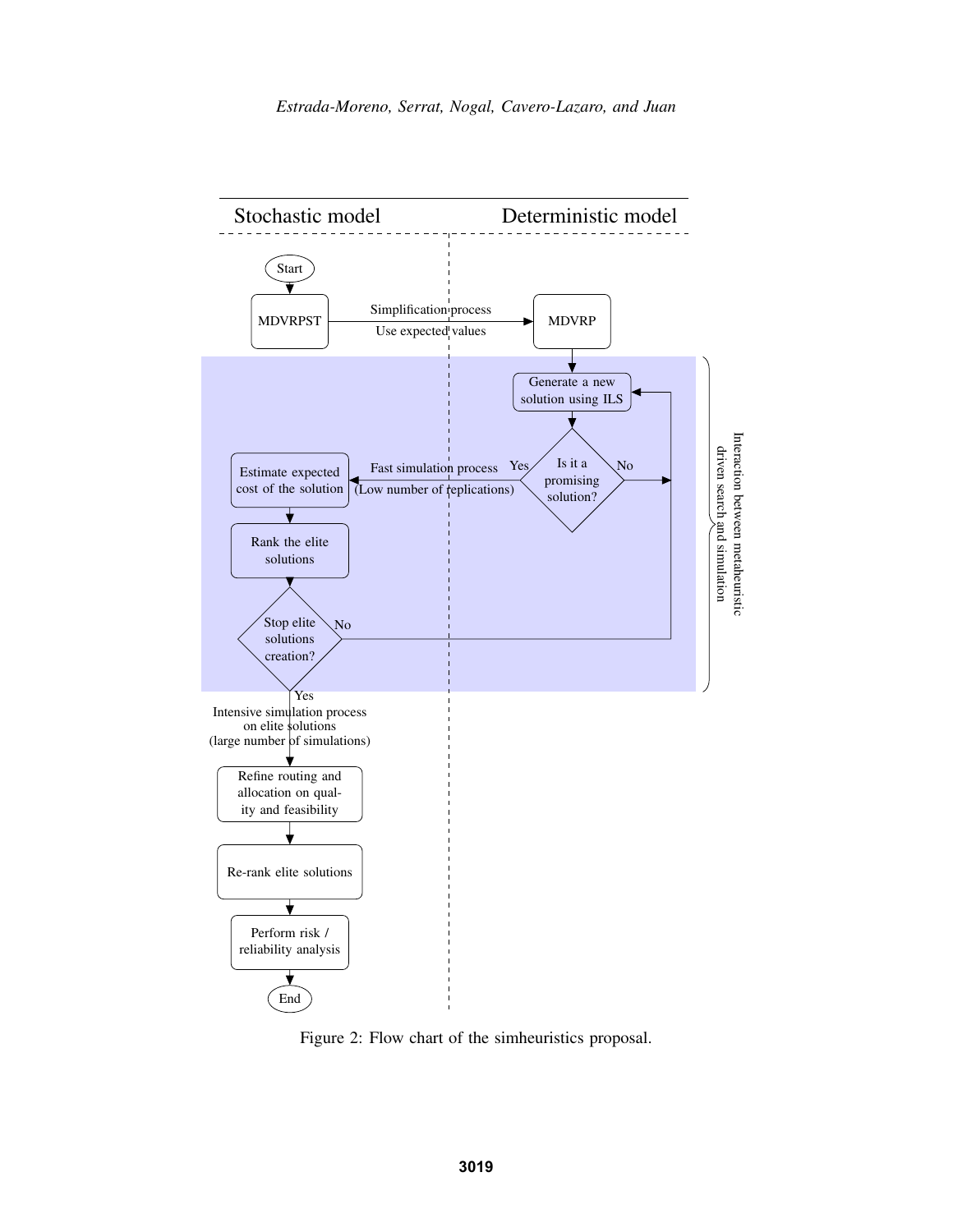

Figure 3: Estimated kernel density for the distribution of the simulated minimum expected costs for the instance p01 with 100, 1,000, and 10,000 seeds and  $k = 0$ . The dotted vertical line corresponds to the best known solution under the deterministic scenario (BLC).

solution for the deterministic case. It is interesting to note that no matter the complexity of the instance, the dilatation coefficient induced by *k* values is translated in terms of minimum expected cost increments. This a natural consequence of the homothetic global *k*-effect transformation of the stochastic distribution of travel times. In a managerial approach, in a more realistic scenario, a weighted result is expectable, under a different weather condition in each one of the edges of the network.

|  |                           | Table 1: Results for different weather conditions described by k values and applied to 5 instances (p01 to |  |  |  |  |  |  |
|--|---------------------------|------------------------------------------------------------------------------------------------------------|--|--|--|--|--|--|
|  |                           | p05). For each instance, characteristics of the instance, BLC and relative increments (in percentage) with |  |  |  |  |  |  |
|  | respect to BLC are given. |                                                                                                            |  |  |  |  |  |  |

| PInstance        | p01     | p02     | p03     | p04      | p05    |
|------------------|---------|---------|---------|----------|--------|
| # customers      | 50      | 50      | 75      | 100      | 100    |
| # vehicles       | 4       | 2       | 3       | 8        | 5      |
| vehicle capacity | 80      | 160     | 140     | 100      | 200    |
| # depots         | 4       | 4       | 5       | 2        | 2      |
| <b>BLC</b>       | 576.87  | 473.53  | 641.19  | 1,001.04 | 750.03 |
| $k=0$            | $-0.01$ | $-0.04$ | $-0.01$ | 0.26     | 0.23   |
| $k = 0.25$       | 24.98   | 24.90   | 24.98   | 25.33    | 25.29  |
| $k = 0.5$        | 49.98   | 49.94   | 49.98   | 50.40    | 50.35  |
| $k = 0.75$       | 74.97   | 75.05   | 74.98   | 75.46    | 75.41  |
| $k=1$            | 99.97   | 99.92   | 99.97   | 100.53   | 100.47 |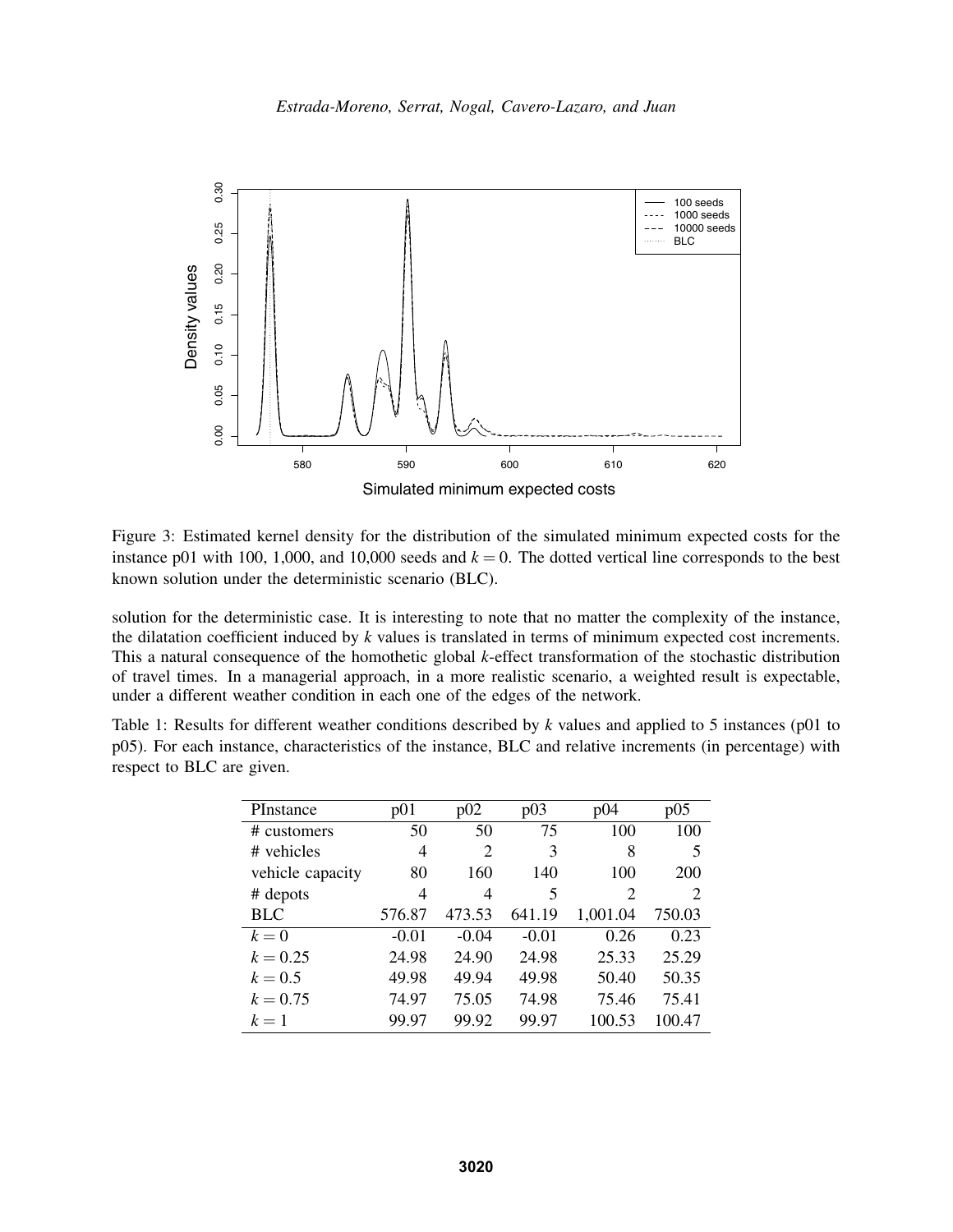#### 7 CONCLUSIONS AND FUTURE WORK

In this paper, we have addressed the basic strategy for solving an Irish-based realistic scenario, in which the distribution plans need to take into account weather conditions. The scenario has been modeled as a capacitated multi-depot vehicle routing problem with stochastic travel times. As the distribution costs are based on these travel times, our goal is to minimize the total expected time-based cost while satisfying all customer demands and capacity constraints. In order to address this complex problem, a simheuristic algorithm has been proposed. Our approach relies on the combination of a well-tested metaheuristic for solving the deterministic version of the multi-depot vehicle routing problem with Monte Carlo simulation. Simulation is employed not only to assess the quality of the solutions provided by the metaheuristic in a stochastic environment, but also to provide feedback to the metaheuristic in order to make the searching process more efficient. In addition, simulation can also provide valuable data to complete a risk analysis for each of the 'elite' solutions found by the simheuristic algorithm.

Some of the most promising research lines that this work opens include the heterogeneity of the weather effect of the network, as well as the possibility of extending the problem to a multi-period one, where weather forecasts and alerts are used to decide about the actual demands to be served to each customer at any given day of the period as well as to decide about the specific depot that has to cover each customer on that day.

## ACKNOWLEDGEMENTS

This work has been partially supported by the Spanish Ministry of Economy and Competitiveness and FEDER (TRA2015-71883-REDT,MTM2015-64465-C2-1-R), and the Erasmus+ programme (2016-1-ES01- KA108-023465).

#### **REFERENCES**

- Agarwal, M., T. H. Maze, and R. Souleyrette. 2005. "Impacts of Weather on Urban Freeway Traffic Flow Characteristics and Facility Capacity". In *Proceedings of the 2005 Mid-Continent Transportation Research Symposium*, August 18<sup>th</sup>–19<sup>th</sup>, Iowa State University.
- Bianchi, L., M. Birattari, M. Chiarandini, M. Manfrin, M. Mastrolilli, L. Paquete, O. Rossi-Doria, and T. Schiavinotto. 2006. "Hybrid Metaheuristics for the Vehicle Routing Problem with Stochastic Demands". *Journal of Mathematical Modelling and Algorithms* 5(1):91–110.
- Brazil, W., A. White, M. Nogal, B. Caulfield, A. O'Connor, and C. Morton. 2017. "Weather and Rail Delays: Analysis of Metropolitan Rail in Dublin". *Journal of Transport Geography* 59:69–76.
- Cabrera, G., A. Juan, D. Lázaro, J. M. Marquès, and I. Proskurnia. 2014. "A Simulation-Optimization Approach to Deploy Internet Services in Large-scale Systems with User-provided Resources". *Simulation: Transactions of the Society for Modeling and Simulation International* 90(6):644–659.
- Castillo, E., A. Calvino, M. Nogal, and H. K. Lo. 2014. "On the Probabilistic and Physical Consistency of Traffic Random Variables and Models". *Computer-Aided Civil and Infrastructure Engineering* 29(7):496–517.
- Chan, Y., W. B. Carter, and M. D. Burnes. 2001. "A Multiple-Depot, Multiple-Vehicle, Location-Routing Problem with Stochastically Processed Demands". *Computers & Operations Research* 28(8):803–826.
- Clarke, G., and J. W. Wright. 1964. "Scheduling of Vehicles from a Central Depot to a Number of Delivery Points". *Operations research* 12(4):568–581.
- Cordeau, J.-F., M. Gendreau, and G. Laporte. 1997. "A Tabu Search Heuristic for Periodic and Multi-Depot Vehicle Routing Problems". *Networks* 30(2):105–119.
- de Armas, J., A. A. Juan, J. M. Marquès, and J. P. Pedroso. 2017. "Solving the Deterministic and Stochastic Uncapacitated Facility Location Problem: from a Heuristic to a Simheuristic". *Journal of the Operational Research Society* 68(10):1161–1176.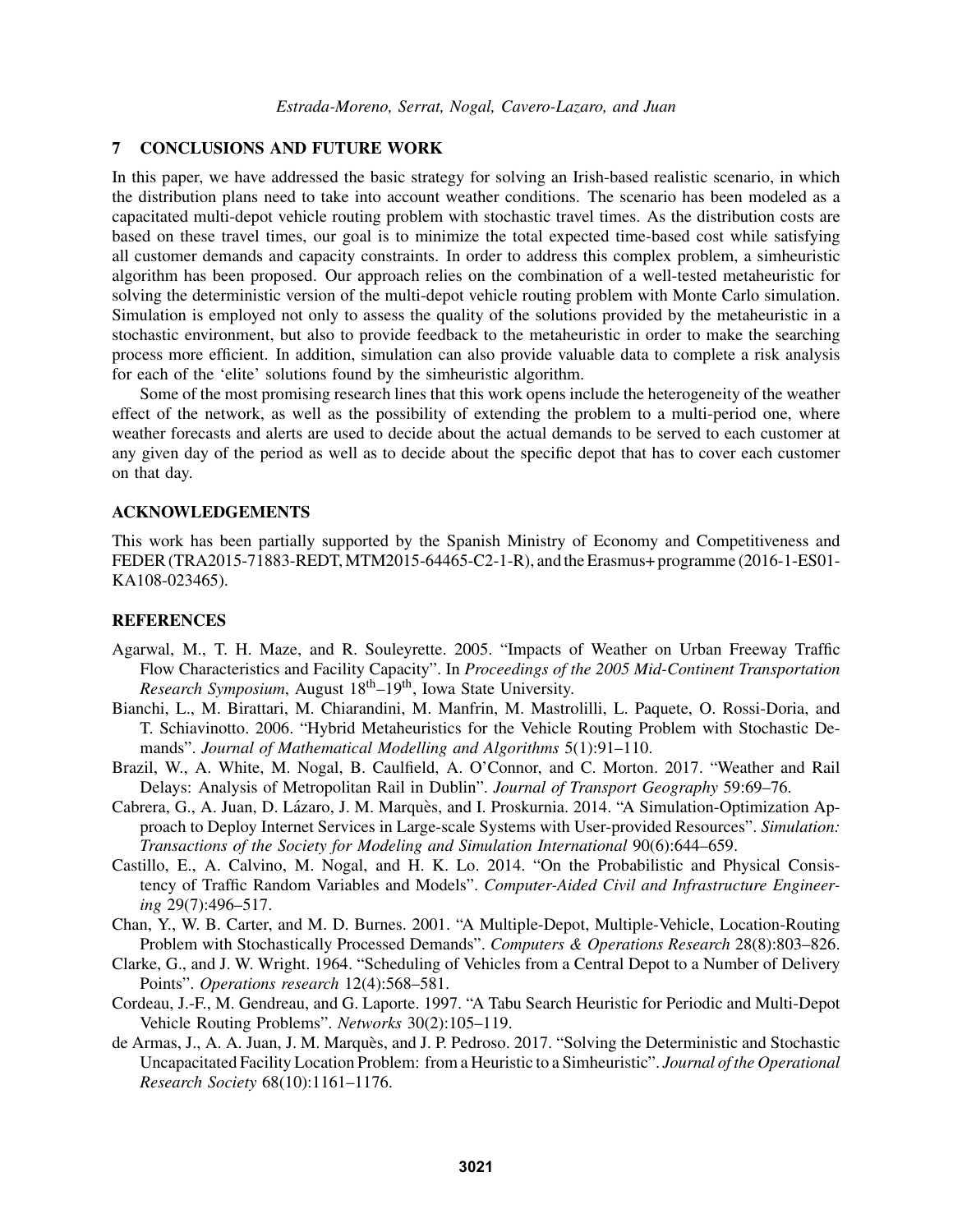- Dror, M., and P. Trudeau. 1986. "Stochastic Vehicle Routing with Modified Savings Algorithms". *European Journal of Operational Research* 23(2):228–235.
- Gendreau, M., G. Laporte, and R. Séguin. 1995. "An Exact Algorithm for the Vehicle Routing Problem with Stochastic Demands and Customers". *Transportation Science* 29(2):143–155.
- Gleeson, E., R. McGrath, and M. Treanor. (Eds.) 2013. *Ireland's Climate: The Road Ahead*. Dublin: Met Eireann. ´
- Gonzalez-Martin, S., A. A. Juan, D. Riera, M. G. Elizondo, and J. J. Ramos. 2016. "A Simheuristic Algorithm for Solving the Arc-Routing Problem with Stochastic Demands". *Journal of Simulation* 12(1):53-66.
- Gonzalez-Neira, E. M., D. Ferone, S. Hatami, and A. A. Juan. 2017. "A Biased-randomized Simheuristic for the Distributed Assembly Permutation Flowshop Problem with Stochastic Processing Times". *Simulation Modelling Practice and Theory* 79:23–36.
- Gruler, A., C. L. Quintero-Araújo, L. Calvet, and A. A. Juan. 2017. "Waste Collection under Uncertainty: A Simheuristic Based on Variable Neighbourhood Search". *European Journal of Industrial Engineering* 11(2):228–255.
- Gruler, A., J. Panadero, J. de Armas, J. A. Moreno Pérez, and A. A. Juan. 2018. "A Variable Neighborhood Search Simheuristic for the Multiperiod Inventory Routing Problem with Stochastic Demands". *International Transactions in Operational Research* doi:10.1111/itor.12540.
- Ibrahim, A. T., and F. L. Hall. 1994. "Effect of Adverse Weather Conditions on Speed-Flow-Occupancy Relationships". *Transportation Research Record* (1457):184–191.
- IPCC 2014, November. "Climate Change 2014". Synthesis report 1, Intergovernmental Panel On Climate Change.
- Jaillet, P., and M. R. Wagner. 2008. "Online Vehicle Routing Problems: A Survey". In *The Vehicle Routing Problem: Latest Advances and New Challenges*, edited by B. Golden et al., 221–237. Boston, MA: Springer US.
- Juan, A., J. Faulin, S. Grasman, D. Riera, J. Marull, and C. Mendez. 2011a. "Using Safety Stocks and Simulation to Solve the Vehicle Routing Problem with Stochastic Demands". *Transportation Research Part C: Emerging Technologies* 19(5):751–765.
- Juan, A. A., J. Faulin, J. Jorba, D. Riera, D. Masip, and B. Barrios. 2011b. "On the Use of Monte Carlo Simulation, Cache and Splitting Techniques to Improve the Clarke and Wright Savings Heuristics". *Journal of the Operational Research Society* 62(6):1085–1097.
- Juan, A. A., J. Faulin, J. Jorba, J. Caceres, and J. M. Marques. 2013. "Using Parallel & Distributed ` Computing for Real-Time solving of Vehicle Routing Problems with Stochastic Demands". *Annals of Operations Research* 207(1):43–65.
- Juan, A. A., B. B. Barrios, E. Vallada, D. Riera, and J. Jorba. 2014a. "A Simheuristic Algorithm for Solving the Permutation Flow Shop Problem with Stochastic Processing Times". *Simulation Modelling Practice and Theory* 46:101–117.
- Juan, A. A., S. E. Grasman, J. Caceres, and T. Bektas. 2014b. "A Simheuristic Algorithm for the Singleperiod Stochastic Inventory-routing Problem with Stock-outs". *Simulation Modelling Practice and Theory* 46:40–52.
- Juan, A. A., J. Faulin, S. E. Grasman, M. Rabe, and G. Figueira. 2015a. "A Review of Simheuristics: Extending Metaheuristics to Deal with Stochastic Combinatorial Optimization Problems". *Operations Research Perspectives* 2:62–72.
- Juan, A. A., I. Pascual, D. Guimarans, and B. Barrios. 2015b. "Combining Biased Randomization with Iterated Local Search for Solving the Multidepot Vehicle Routing Problem". *International Transactions in Operational Research* 22(4):647–667.
- Kaparias, I., M. G. Bell, and H. Belzner. 2008. "A New Measure of Travel Time Reliability for In-Vehicle Navigation Systems". *Journal of Intelligent Transportation Systems* 12(4):202–211.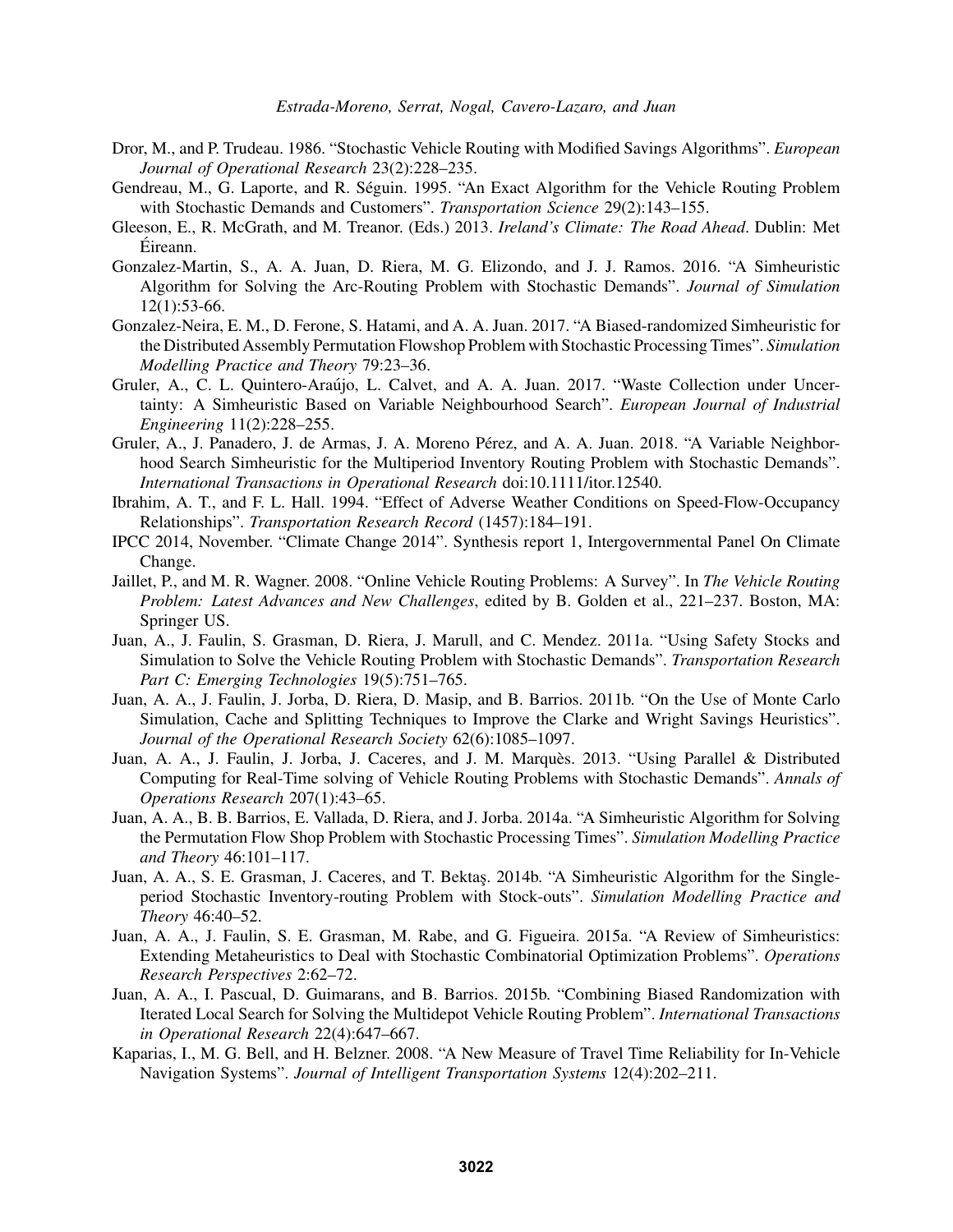- Lamm, R., E. M. Choueiri, and T. Mailaender. 1990. "Comparison of Operating Speeds on Dry and Wet Pavements of Two-Lane Rural Highways". *Transportation Research Record* (1280):199-207.
- Lourenço, H. R., O. C. Martin, and T. Stützle. 2010. "Iterated Local Search: Framework and Applications". In *Handbook of Metaheuristics*, edited by M. Gendreau and J.-Y. Potvin, 363–397. Boston, MA: Springer US.
- Maze, T. H., M. Agarwai, and G. Burchett. 2006. "Whether Weather Matters to Traffic Demand, Traffic Safety, and Traffic Operations and Flow". *Transportation research record: Journal of the transportation research board* 1948(1):170–176.
- Nogal, M., A. O'Connor, B. Caulfield, and W. Brazil. 2016. "A Multidisciplinary Approach for Risk Analysis of Infrastructure Networks in Response to Extreme Weather". *Transportation Research Procedia* 14:78– 85.
- Nogal, M., A. O'Connor, P. Groenemeijer, M. Luskova, M. Halat, J. Clarke, P. Van Gelder, and K. Gavin. 2018. "Assessment of the Impacts of Extreme Weather Events Upon the Pan-European Infrastructure to the Optimal Mitigation of the Consequences". *Transportation Research Procedia*:in press.
- Pagès-Bernaus, A., H. Ramalhinho, A. A. Juan, and L. Calvet. 2017. "Designing E-Commerce Supply Chains: A Stochastic Facility–Location Approach". *International Transactions in Operational Research* doi:10.1111/itor.12433.
- Panadero, J., J. Doering, R. Kizys, A. A. Juan, and A. Fito. 2018. "A Variable Neighborhood Search Simheuristic for Project Portfolio Selection Under Uncertainty". *Journal of Heuristics* doi:10.1007/s10732-018- 9367-z.
- Rakha, H., M. Farzaneh, M. Arafeh, and E. Sterzin. 2008. "Inclement Weather Impacts on Freeway Traffic Stream Behavior". *Transportation Research Record: Journal of the Transportation Research Board* 2071(1):8–18.
- Rakha, H., I. El-Shawarby, and M. Arafeh. 2010. "Trip Travel-Time Reliability: Issues and Proposed Solutions". *Journal of Intelligent Transportation Systems* 14(4):232–250.
- Spiess, H. 1990. "Technical Note—Conical Volume-Delay Functions". *Transportation Science* 24(2):153– 158.
- Tagliapietra, S., and G. Zachmann. 2018. "Addressing Europe's Failure to Clean Up the Transport Sector". Technical Report 2, Bruegel.
- Tatarakis, A., and I. Minis. 2009. "Stochastic Single Vehicle Routing with a Predefined Customer Sequence and Multiple Depot Returns". *European Journal of Operational Research* 197(2):557–571.
- Tillman, F. A. 1969. "The Multiple Terminal Delivery Problem with Probabilistic Demands". *Transportation Science* 3(3):192–204.
- United States. 1964. *Traffic Assignment Manual for Application with a Large, High Speed Computer*. Washington, U.S. Dept. of Commerce, Bureau of Public Roads, Office of Planning, Urban Planning Division; for sale by the Superintendent of Documents, U.S. Govt. Print. Off.
- Zuhori, S. T., Z. J. Peya, and F. Mahmud. 2012. "A Novel Three-Phase Approach for Solving Multi-Depot Vehicle Routing Problem with Stochastic Demand". *Algorithms Research* 1(4):15–19.

## AUTHOR BIOGRAPHIES

ALEJANDRO ESTRADA-MORENO is a postdoc in the Computer Science, Multimedia and Telecommunication Department at the Open University of Catalonia. He is also a researcher of the ICSO research group at IN3. He holds a Ph.D. in Computer Engineering and Mathematics from Rovira i Virgili University and a M.Sc. in Mathematics and a B.Sc. in Computer Science from Havana University. His main research interests have focused on Graph Theory and Combinatorics, Analytics and Operations Research, Simheuristics, Logistics and Transportation. He has published 14 articles in JCR-indexed journals, and four documents indexed in Scopus. His email email address is aestradamo@uoc.edu.